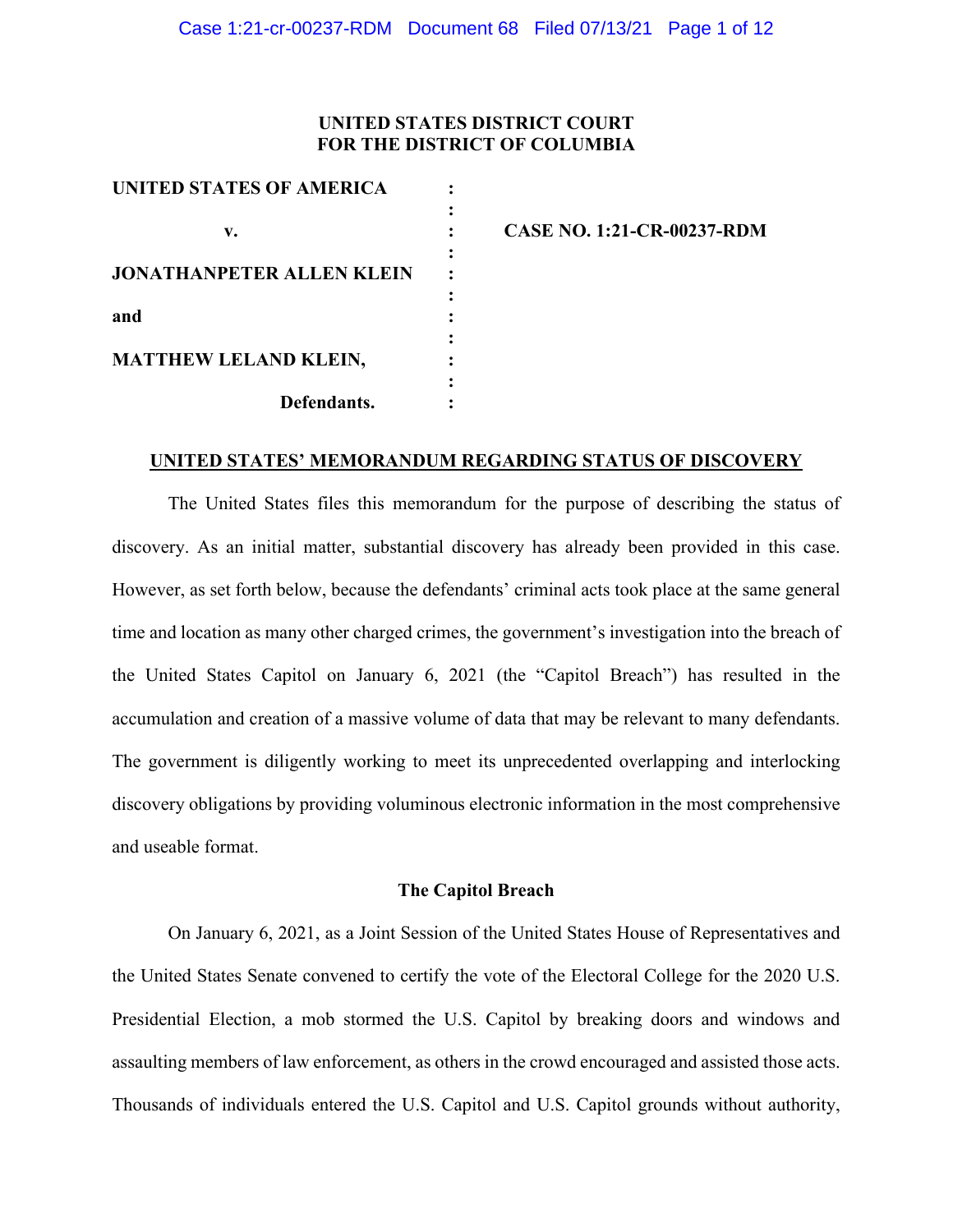### Case 1:21-cr-00237-RDM Document 68 Filed 07/13/21 Page 2 of 12

halting the Joint Session and the entire official proceeding of Congress for hours until the United States Capitol Police ("USCP"), the Metropolitan Police Department ("MPD"), and other law enforcement agencies from the city and surrounding region were able to clear the Capitol of rioters and to ensure the safety of elected officials. This event in its entirety is hereinafter referred to as the "Capitol Breach."

On March 19, 2021, defendants Jonathanpeter Allen Klein and Matthew Leland Klein were charged by indictment with: (i) conspiring to violate 18 U.S.C.  $\S$  1512(c)(2) (obstruction of an official proceeding) and 231(a)(3) (obstruction of law enforcement during a civil disorder) [Count One]; (ii) violating 18 U.S.C.  $\S$  1512(c)(2) and 2 [Count Two]; (iii) violating 18 U.S.C.  $\S$ 231(a)(3) and 2 [Count Three]; (iv) violating 18 U.S.C. §§ 1361 and 2 (felony destruction of government property in excess of \$1,000) [Count Four]; (v) violating 18 U.S.C. § 1752(a)(1) (entering and remaining in a restricted building or grounds) [Count Five]; and (vi) violating 18 U.S.C. § 1752(a)(2) (disorderly conduct in a restricted building or grounds) [Count Six]. *See* Dkt. 1.

#### **Scope of Investigation**

The investigation and prosecution of the Capitol Breach will be the largest in American history, both in terms of the number of defendants prosecuted and the nature and volume of the evidence. In the six months since the Capitol was breached, over 500 individuals located throughout the nation have been charged with a multitude of criminal offenses, including but not limited to conspiracy, tampering with documents or proceedings, destruction and theft of government property, obstruction of law enforcement during civil disorder, assaults on law enforcement, obstruction of an official proceeding, engaging in disruptive or violent conduct in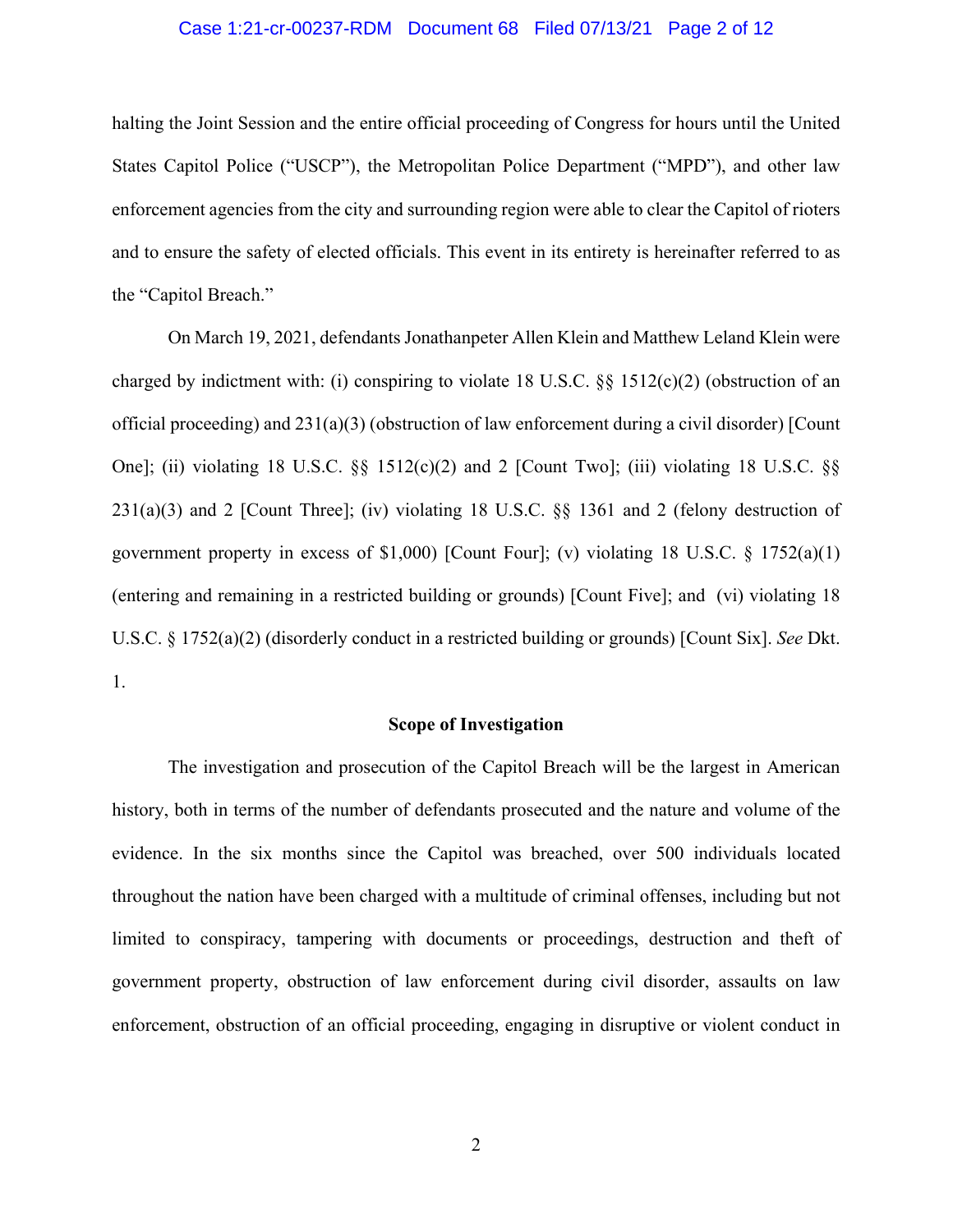the Capitol or on Capitol grounds, and trespass. There are investigations open in 55 of the Federal

Bureau of Investigation's 56 field offices.

## **Voluminous Materials Accumulated**

The government has accumulated voluminous materials that may contain discoverable

information for many, if not all, defendants. An illustrative list of materials accumulated by the

government includes:

- o Thousands of hours of closed circuit video ("CCV") from sources including the USCP, MPD, and United States Secret Service, and several hundred MPD Automated Traffic Enforcement camera videos;
- o Footage from Cable-Satellite Public Affairs Network (C-SPAN) and other members of the press;
- o Thousands of hours of body worn camera ("BWC") footage from MPD, Arlington County Police Department, Montgomery County Police Department, Fairfax County Police Department, and Virginia State Police;
- o Radio transmissions, event chronologies, and, to a limited extent, Global Positioning Satellite ("GPS") records for MPD radios;
- o Hundreds of thousands of tips, including at least 237,000 digital media tips;
- o Location history data for thousands of devices present inside the Capitol (obtained from a variety of sources including two geofence search warrants and searches of ten data aggregation companies);
- o Subscriber and toll records for hundreds of phone numbers;
- o Cell tower data for thousands of devices that connected to the Capitol's interior Distributed Antenna System (DAS) during the Capitol Breach (obtained from the three major telephone companies);
- o A collection of over one million Parler posts, replies, and related data;
- o A collection over one million Parler videos and images (approximately 20 terabytes of data);
- o Damage estimates from multiple offices of the U.S. Capitol;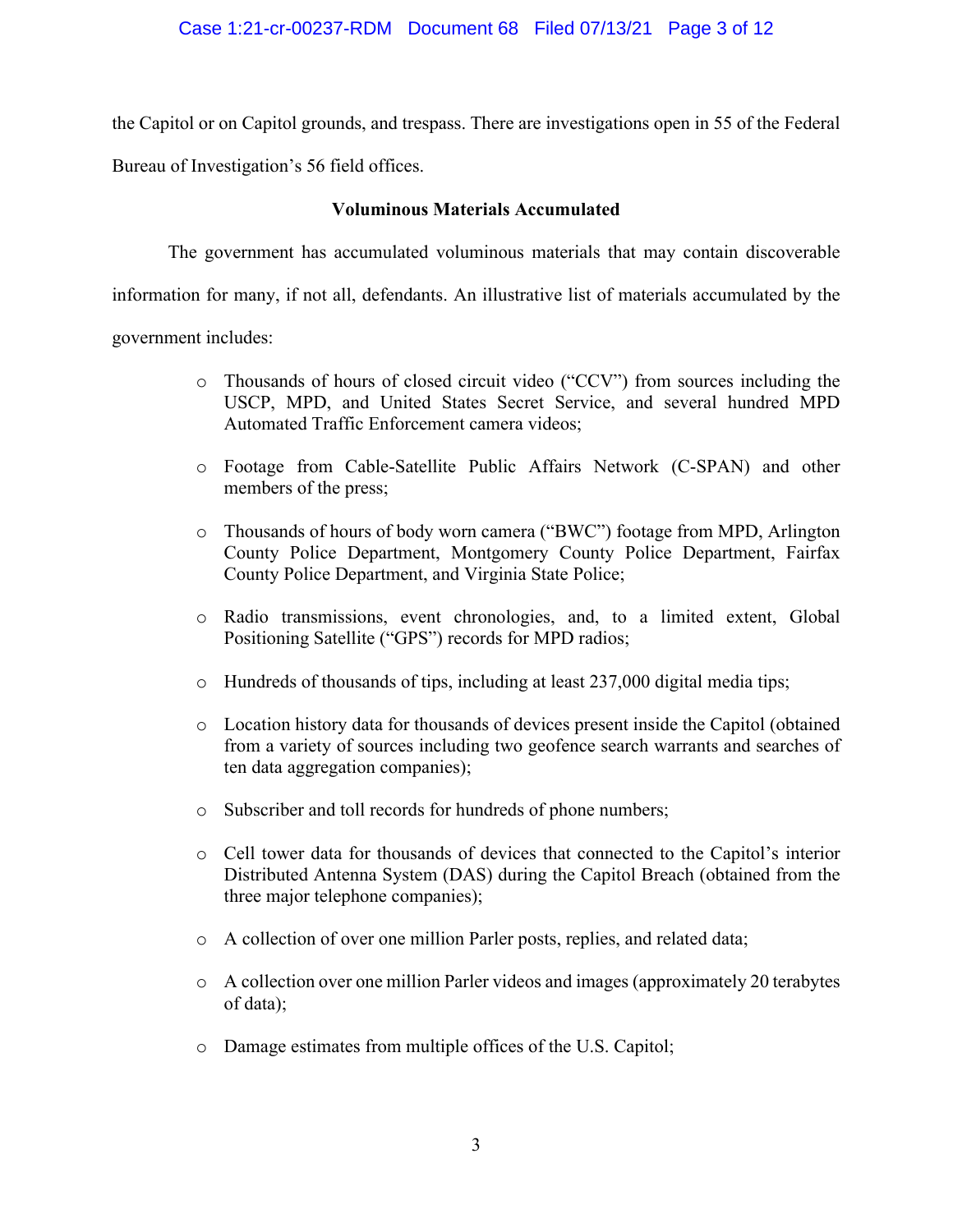- o A multitude of digital devices and Stored Communication Act ("SCA") accounts; and
- o Responses to grand jury subpoenas, of which over 6,000 have been issued, seeking documents such as financial records, telephone records, electronic communications service provider records, and travel records.

We are still collecting and assembling materials from the numerous entities who were involved in the response to the Breach, and we are still investigating – which means the amount of data (phones, devices, legal process, investigative memoranda) is growing.

## **Voluminous Legal Process and Investigative Memoranda**

In addition to the materials collected, tens of thousands of documents have been generated in furtherance of the investigation, to include interviews of subjects, witnesses, tipsters and officers; investigations into allegations concerning officer conduct on January 6; source reports; evidence collection reports; evidence analysis reports; chain-of-custody documents; legal documents including preservation letters, subpoenas, 2703(d) orders, consent forms, and search warrants; and memoranda of investigative steps taken to evaluate leads or further investigations.

## **Interrelated Crimes and Discovery**

The Capitol Breach involves thousands of individuals inside and outside the Capitol, many of whom overwhelmed and assaulted police. (According to a Washington Post analysis of the events, "the mob on the west side eventually grew to at least 9,400 people, outnumbering officers by more than 58 to one.") *See* 

*https://www.washingtonpost.com/investigations/interactive/2021/dc-police-records-capitolriot/?itid=sf visual-forensics*. The cases clearly share common facts, happening in generally the same place and at the same time. Every single person charged, at the very least, contributed to the inability of Congress to carry out the certification of our Presidential election.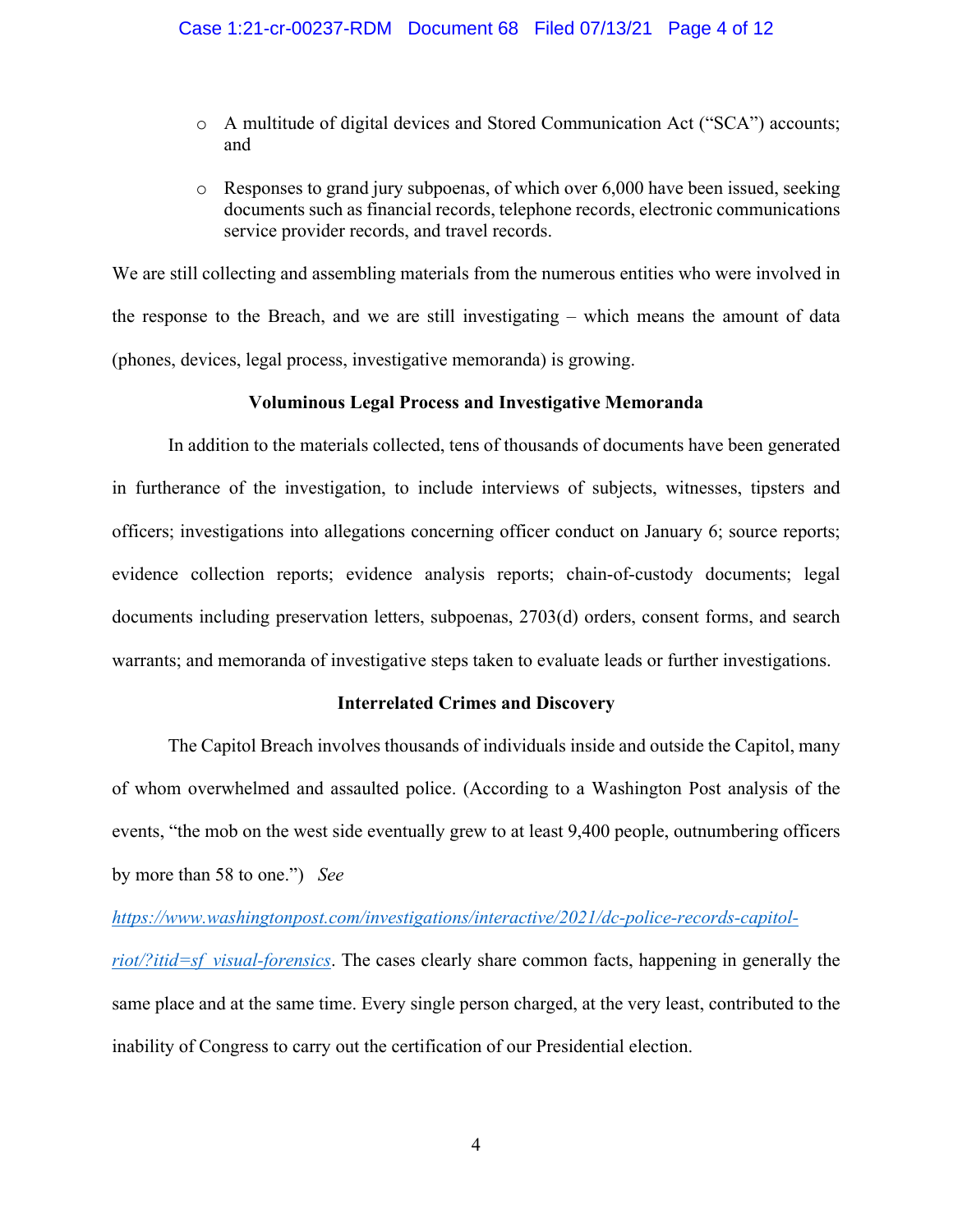## Case 1:21-cr-00237-RDM Document 68 Filed 07/13/21 Page 5 of 12

These circumstances have spawned a situation with overlapping and interlocking discovery obligations. Many defendants may be captured in material that is not immediately obvious and that requires both software tools and manual work to identify, such as video and photos captured in the devices and SCA accounts of other subjects. Accordingly, the defense is generally entitled to review all video or photos of the breach whether from CCV, BWC or searches of devices and SCA accounts. Notably, we have received a number of defense requests for access to such voluminous information, and requests for the government to review the entirety of the law enforcement files related to this investigation. For example, in support of a motion to compel access to all of the footage, one such counsel stated:

The events of January 6, 2021 were memorialized to an extent rarely, if ever, experienced within the context of federal criminal cases. The Government itself has a wealth of surveillance video footage. Virtually every attendee in and around the Capitol on January 6, 2021 personally chronicled the events using their iPhone or other similar video device. Many of the attendees posted their video on one or more social media platforms. Many held their videos close to their vests resulting in little if any publication of same. News media outlets from around the world captured video footage. Independent media representative from around the world captured video footage. Intelligence and law enforcement personnel present at the Capitol on January 6, 2021 also captured video footage of events of the day. By the Government's own admission, the Government has an overwhelming amount of video footage of the events of January 6, 2021. During the handlings of January 6 cases, the Government has garnered and continues to garner access to added video footage from, among other sources, the general public and the defendants themselves. *Upon information and belief, the Government is not capable of vetting, cataloging and determining materiality of the video footage such as to ensure that disclosure of same is timely made in all cases to which the footage is material for disclosure purposes.* The "information and belief" in this regard is a function of the undersigned counsel's personal knowledge relative to footage given to the Government, familiarity with other January 6 cases both as counsel for other January 6 defendants and as counsel familiar with other counsel representing January 6 defendants and the understanding that the footage provided to the Government does not appear to have been produced to other defendants whose cases warrant similar disclosure by the Government of material evidence. *Defendant has requested the Government confirm whether there is a single repository for all video footage amassed relative to the events at the Capitol on January 6, 2021 and, further, has requested access to same for inspection and*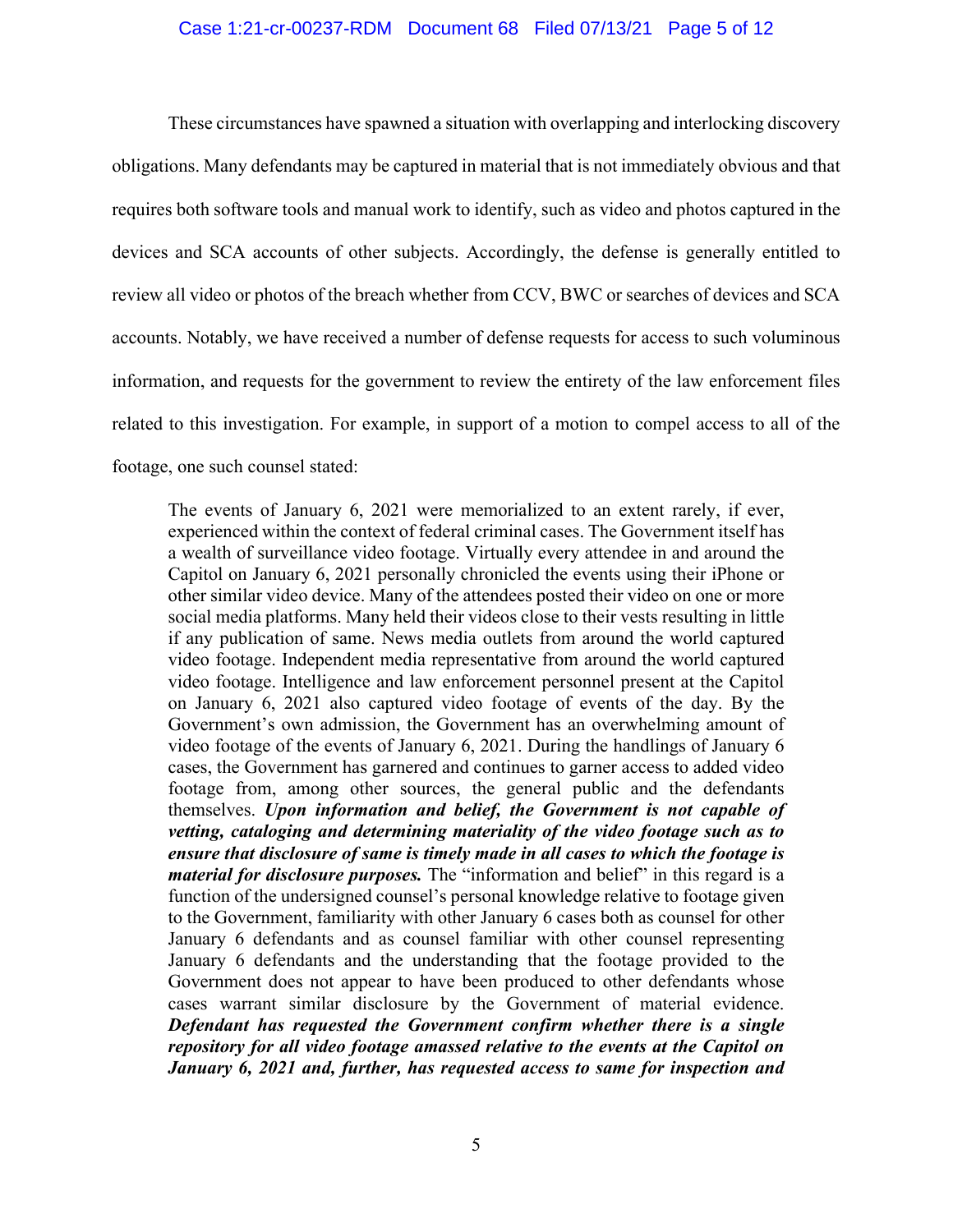## *examination for determination of materiality and disclosure of the Government's protocol to determine materiality.*

*United States v. Jacob Chansley*, 21-cr-00003 (RCL) (Document No. 58) (emphasis added). Examples of additional similar discovery requests we have received in Capitol Breach cases are quoted in Exhibit A, attached hereto.

### **Early Establishment of Discovery Team**

Shortly after the Capitol Breach, the U.S. Attorney's Office established a Capitol Breach Discovery Team to create and implement a process for the production of discovery in January 6 cases. The Discovery Team is staffed by federal prosecutors who have experience in managing complex investigations involving voluminous materials, Department of Justice experts in project management and electronic discovery management, and a lead discovery agent from the Federal Bureau of Investigation. Members of the Discovery Team consult regularly with Department of Justice subject matter experts, including Associate Deputy Attorney General and National Criminal Discovery Coordinator Andrew Goldsmith. As discussed further below, members of the Discovery Team also meet and confer on a regular basis with Federal Public Defender ("FPD") leadership and electronic discovery experts.

#### **Recognition of Need for Vendor Promptly Addressed**

Following the Capitol Breach, the United States recognized that due to the nature and volume of materials being collected, the government would require the use of an outside contractor who could provide litigation technology support services to include highly technical and specialized data and document processing and review capabilities. The government drafted a statement of work, solicited bids, evaluated them, and selected a vendor. This was an unprecedented undertaking which required review at the highest levels of the Department of Justice and was accomplished as quickly as possible.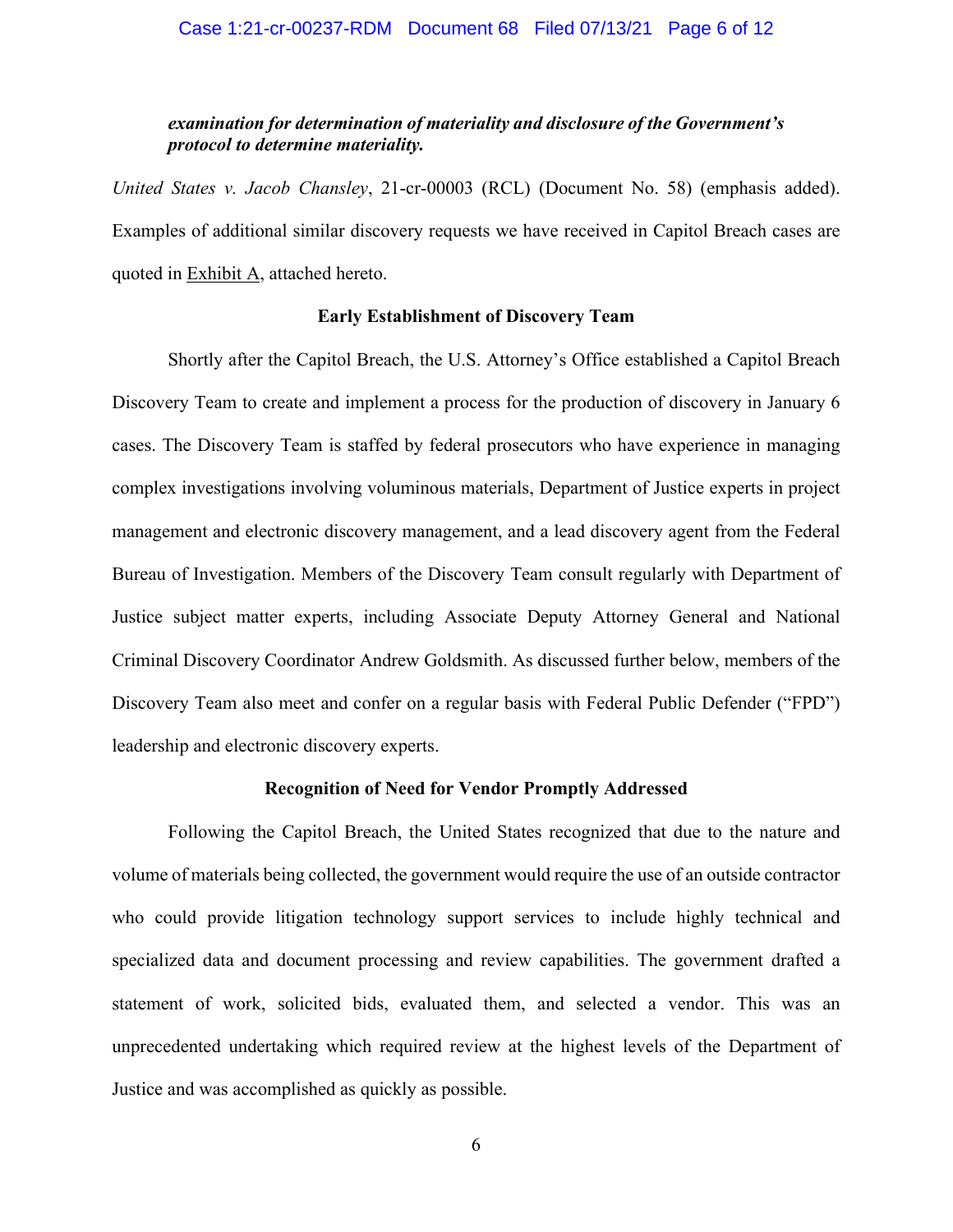#### Case 1:21-cr-00237-RDM Document 68 Filed 07/13/21 Page 7 of 12

On or about May 28, 2021, the government contracted Deloitte Financial Advisory Services, LLP ("Deloitte"), a litigation support vendor with extensive experience providing complex litigation technology services, to assist in document processing, review and production of materials related to the Capitol Breach. As is required here, Deloitte furnishes secure, complex, and highly technical expertise in scanning, coding, digitizing, and performing optical character recognition – as well as processing, organizing, and ingesting a large volume of Electronically Stored Information ("ESI") and associated metadata in document review platforms – which is vital to the United States' ability to review large data/document productions and is essential to our ability to prosecute these cases effectively.

## **Implementation of Contract with Deloitte**

We have already begun transferring a large volume of materials to Deloitte (as of July 7, 2021, over 200 disks of data and 34,000 USCP records), who is populating the database. Specific processing workflows and oversight are being established between the United States Attorney's Office and the vendor. We have already coordinated with Deloitte to use various tools to identify standard categories of Personal Identifying Information ("PII") and to redact them. Once the database is accessible, we will begin systematically reviewing materials for potentially discoverable information, tagging when possible (e.g., video by a location or type of conduct, interviews describing a particular event), and redacting when necessary. Among other things, the vendor is also building a master evidence tracker to assist us in keeping records of what is provided to us and what is ultimately produced, which is part of our approach to a defensible discovery protocol.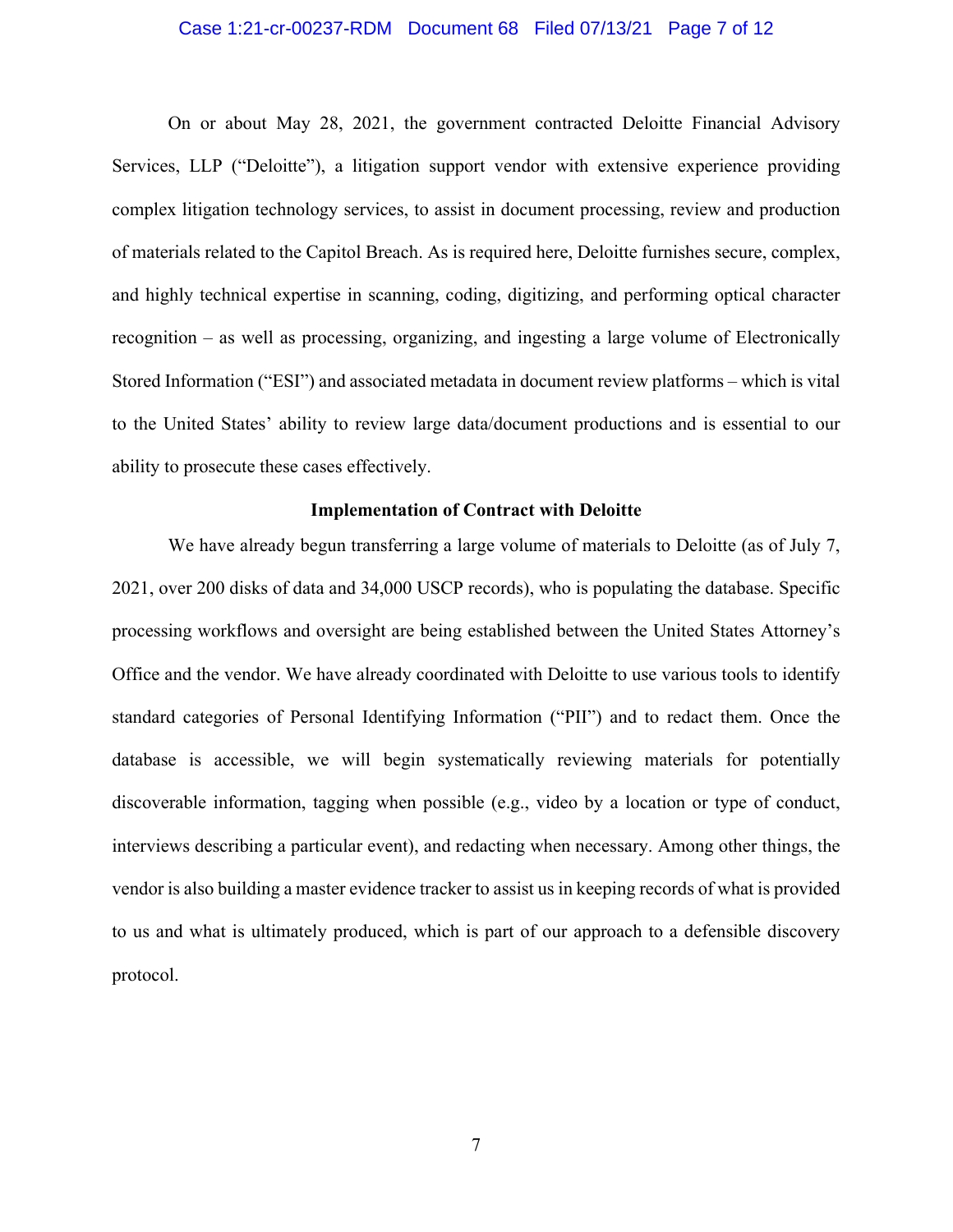## **Systematic Reviews of Voluminous Materials**

We are implementing and continuing to develop processes and procedures for ensuring that voluminous materials have been and will continue to be systematically reviewed for information that, *inter alia,* may be material to the defense, e.g.:

- o Comparing all known identifiers of any charged defendant against tips, Parler data, ad tech data, cell tower data, and geofence data; and
- o Searching all visual media (such as CCV, BWC, social media or device search results) – the collection of which grows on a regular basis – against known images of charged defendants.

## **Certain Specific Defense Requests**

Multiple defense counsel have inquired about investigations into officers who were *alleged*  to have been complicit in the January 6 Capitol Breach. We have received copies of investigations into officer conduct, have finished reviewing them, and plan to disclose the relevant materials shortly.

## **Discovery Already Provided**

The government has turned over more than 5 gigabytes of open source videos and approximately 1.5 gigabytes of other discovery materials, including: law enforcement interview and other reports; surveillance photographs and reports; grand jury subpoena returns; search warrant logs and images; and search warrants, applications, and affidavits relating to the government's investigation, among other items. The government has also notified defense counsel of the opportunity to and procedures for receiving access to the contents of the defendants' electronic devices and accounts, as well as physical items, seized during the investigation. The government has also requested that defense counsel notify the government if there are specific discovery items counsel would like prioritized as part of the discovery process. Finally, we have arranged six opportunities for defense counsel involved in Capitol Breach cases and an investigator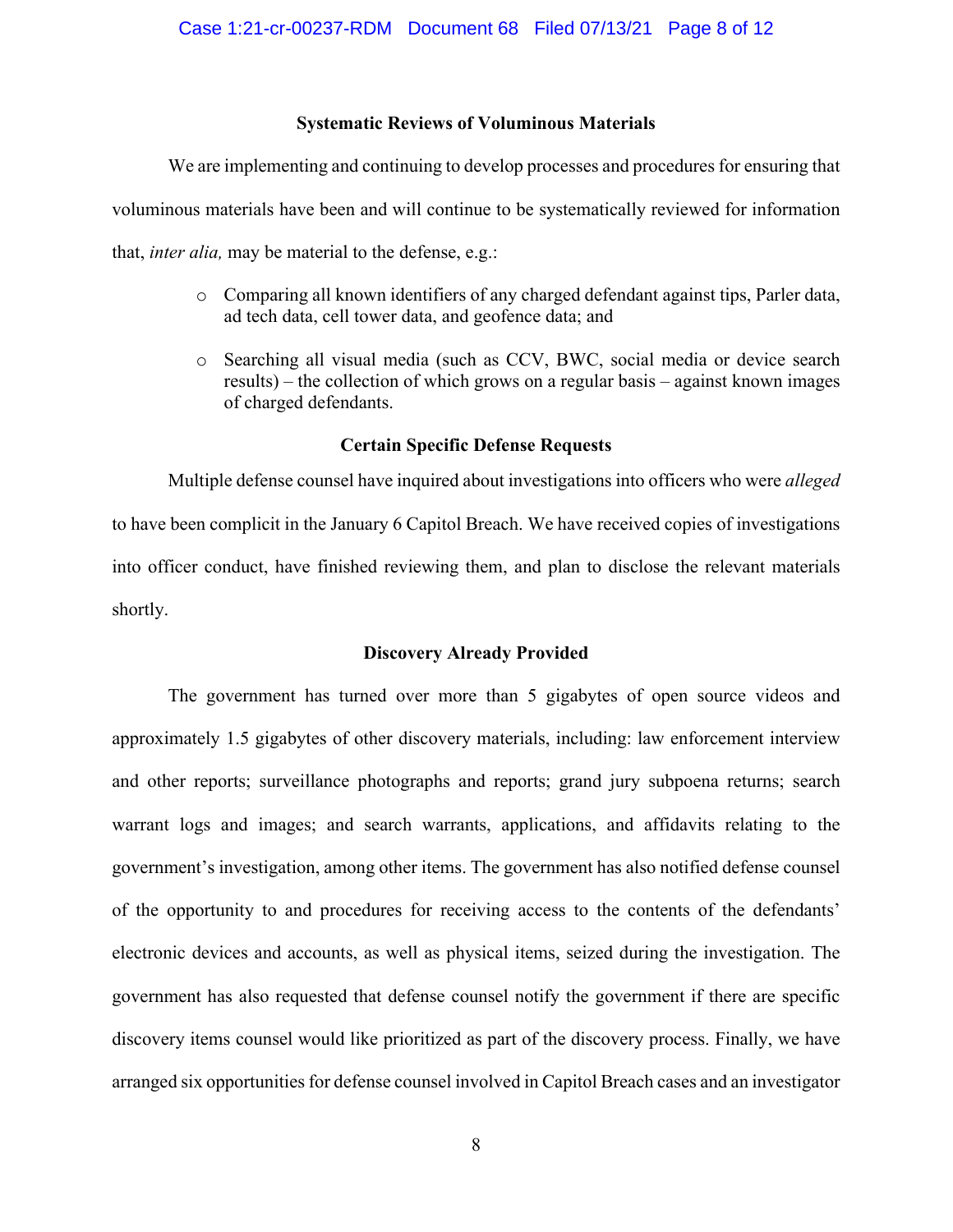## Case 1:21-cr-00237-RDM Document 68 Filed 07/13/21 Page 9 of 12

to walk through the crime scene, which required the USCP to obtain the approval of many different Congressional offices to obtain access to various areas that are relevant to the charges being brought.

## **Complexities Require Careful Consideration**

Producing discovery in a meaningful manner and balancing complex legal-investigative and technical difficulties takes time. We want to ensure that all defendants obtain meaningful access to voluminous information that may contain exculpatory material, and that we do not overproduce or produce in a disorganized manner. That means we will review thousands of investigative memoranda, even if there is a likelihood they are purely administrative and not discoverable, to ensure that disclosures are appropriate.

## *Legal-Investigative Considerations*

We must also carefully ensure we are adequately protecting the privacy and security interests of witnesses and subjects from whom those materials were derived. For example, we cannot allow a defendant's PII to be disseminated – without protection – to hundreds of others. Similarly, we cannot allow personal contact information for Congressional members, staffers, and responding police officers – targets and victims of these crimes – whose phones may have connected to the Capitol's DAS network to inadvertently be produced. We also must protect Law Enforcement Sensitive materials by ensuring they are carefully reviewed for discoverability and, if they are discoverable, that they are disclosed in an appropriate manner. We continue to develop workable paradigm for disclosing a vast amount of Capitol CCV while ensuring that the Capitol's security is maintained. We are also scrupulously honoring defendants' attorney-client privilege by employing a filter team that is continually reviewing devices and accounts for potentially privileged communications.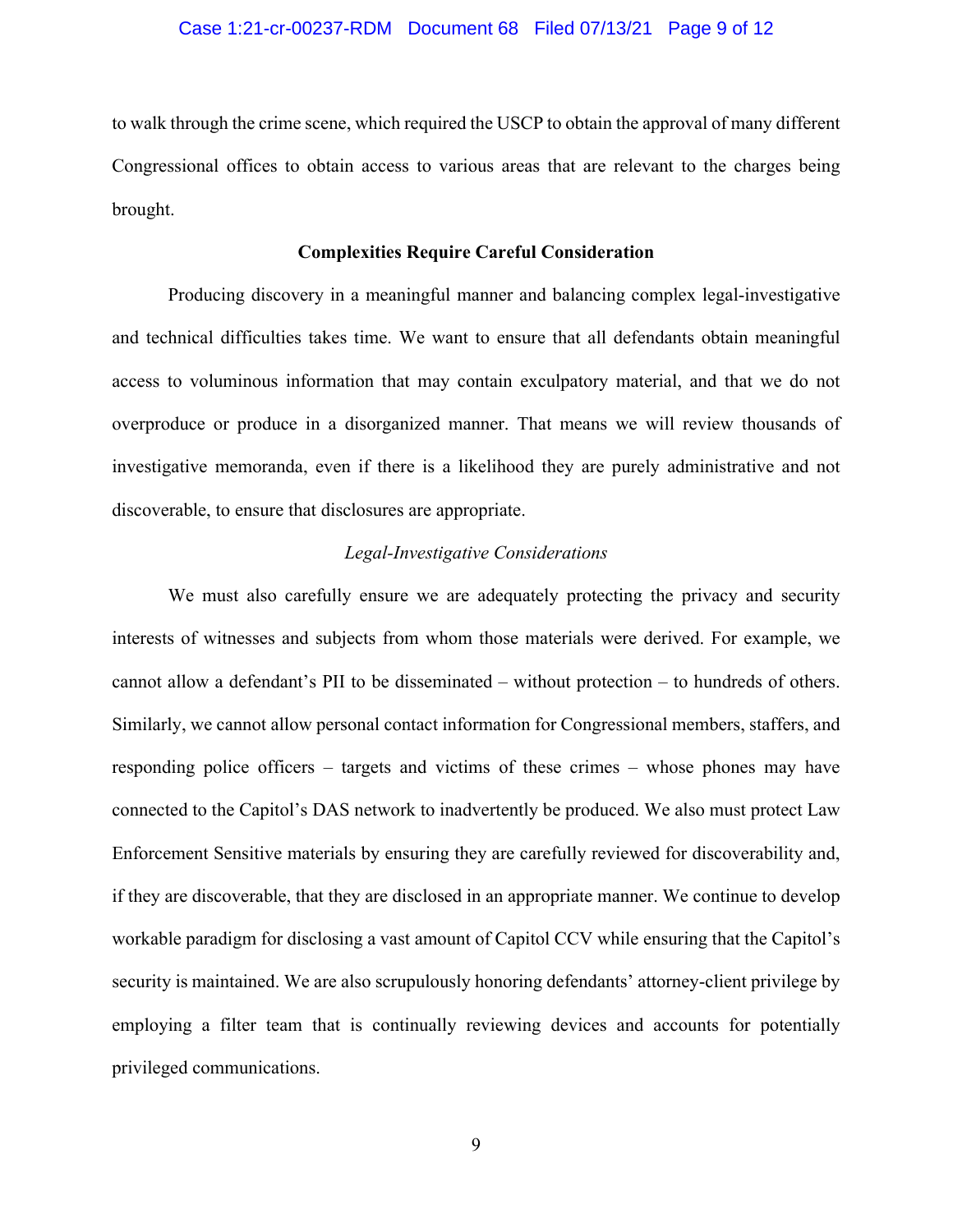#### *Technological Considerations*

A large volume of the information that has been collected consists of ESI. ESI frequently contains significant metadata that may be difficult to extract and produce if documents are not processed using specialized techniques. Metadata is information about an electronic document and can describe how, when and by whom ESI was created, accessed, modified, formatted, or collected. In the case of a document created with a word processing program, for example, metadata may include the author, date created, and date last accessed. In the case of video footage, metadata may identify the camera that was used to capture the image, or the date and time that it was captured. Metadata may also explain a document's structural relationship to another document, e.g., by identifying a document as an attachment to an investigative memoranda.

Processing, hosting, and production of the voluminous and varied materials described above, to include the preservation of significant metadata, involves highly technical considerations of the document's source, nature, and format. For example, the optimal type of database for hosting and reviewing video footage may differ from the optimal type of database for hosting investigative memoranda. Similarly, a paper document, a word processing document, a spreadsheet with a formula, video footage from a camera, or video footage associated with a proprietary player may each require different types of processing to ensure they are captured by database keyword searches and produced with significant metadata having been preserved.

#### **Involving Defense Counsel in Voluminous Discovery Plan**

The Discovery Team regularly meets with FPD leadership and technical experts with respect to discovery issues. Given the volume of information that may be discoverable, FPD is providing input regarding formats that work best with the review tools that Criminal Justice Act panel attorneys and Federal Defender Offices have available to them. Due to the size and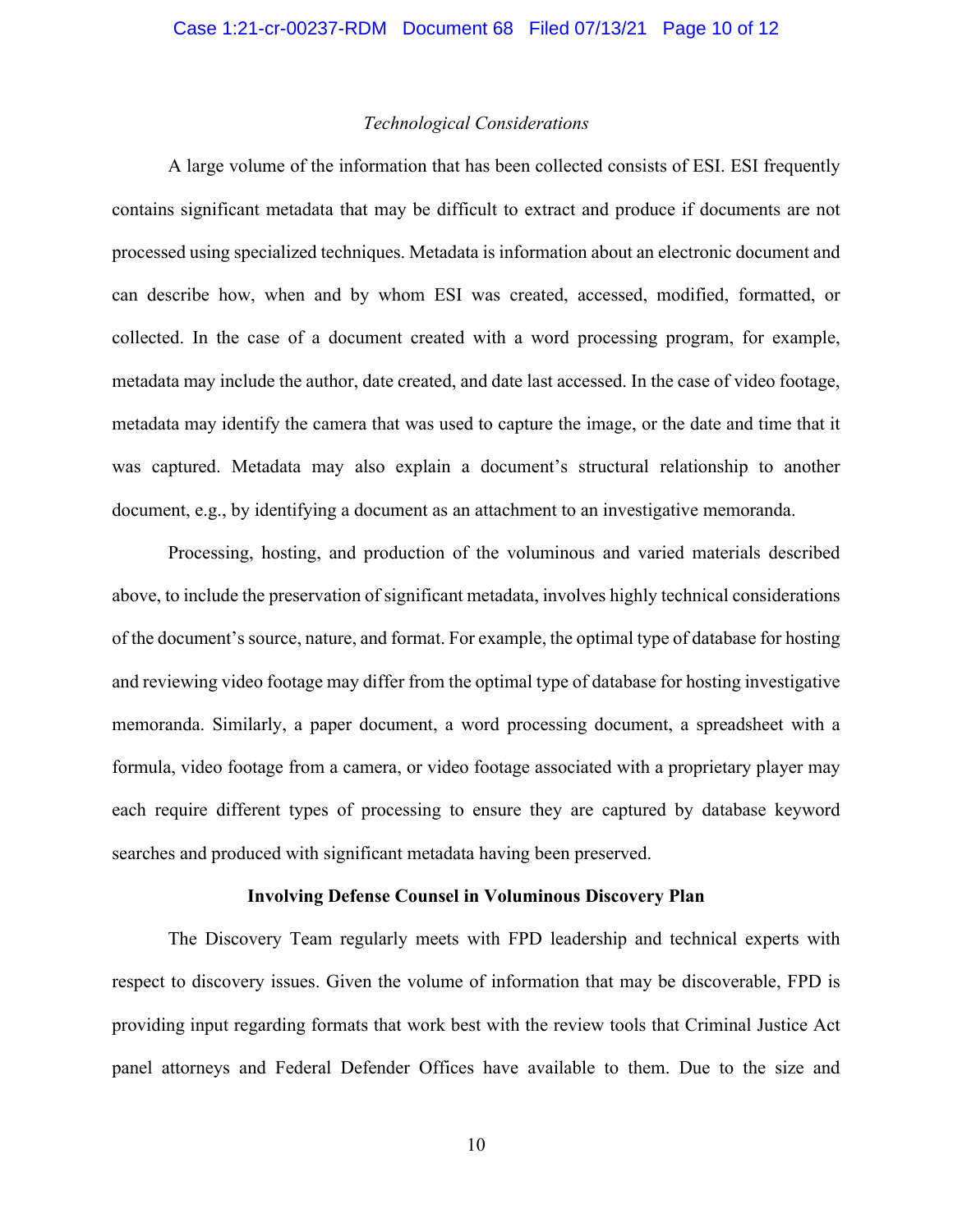## Case 1:21-cr-00237-RDM Document 68 Filed 07/13/21 Page 11 of 12

complexity of the data, we understand they are considering contracting with third party vendors to assist them (just as the United States Attorney's Office has done for this matter). So as to save defense resources and to attempt to get discovery more quickly to defense counsel, there were efforts made to see if FPD could use the same vendor as the United States Attorney's Office to set up a similar database as the government is using for reviewing the ESI, but for contractual and technical reasons we have recently learned that was not feasible. We are in the on-going process of identifying the scope and size of materials that may be turned over to FPD with as much detail as possible, so that FPD can obtain accurate quotes from potential database vendors. It is hoped that any databases or repositories will be used by FPD offices nationwide that are working on Capitol Breach cases, counsel that are appointed under the Criminal Justice Act, and retained counsel for people who are financially unable to obtain these services. A database will be the most organized and economical way of ensuring that all counsel can obtain access to, and conduct meaningful searches upon, relevant voluminous materials, e.g., thousands of hours of body worn camera and Capitol CCV footage, and tens of thousands of documents, including the results of thousands of searches of SCA accounts and devices.

## **Compliance with Recommendations Developed by the Department of Justice and Administrative Office of the U.S. Courts Joint Working Group on Electronic Technology**

As is evidenced by all of the efforts described above, the United States is diligently working to comply with the *Recommendations for Electronically Stored Information (ESI) Discovery Production* developed by the Department of Justice and Administrative Office of the U.S. Courts Joint Working Group on Electronic Technology in the Criminal Justice System in February 2012.<sup>1</sup>

<sup>1</sup> These *Recommendations* are explicitly referenced in the Advisory Committee Note to Rule 16.1. Importantly, the two individuals primarily responsible for developing the Recommendations are Associate Deputy Attorney General Andrew Goldsmith, who (as noted earlier) is working closely with the prosecution's Discovery Team, and Sean Broderick, the FPD's National Litigation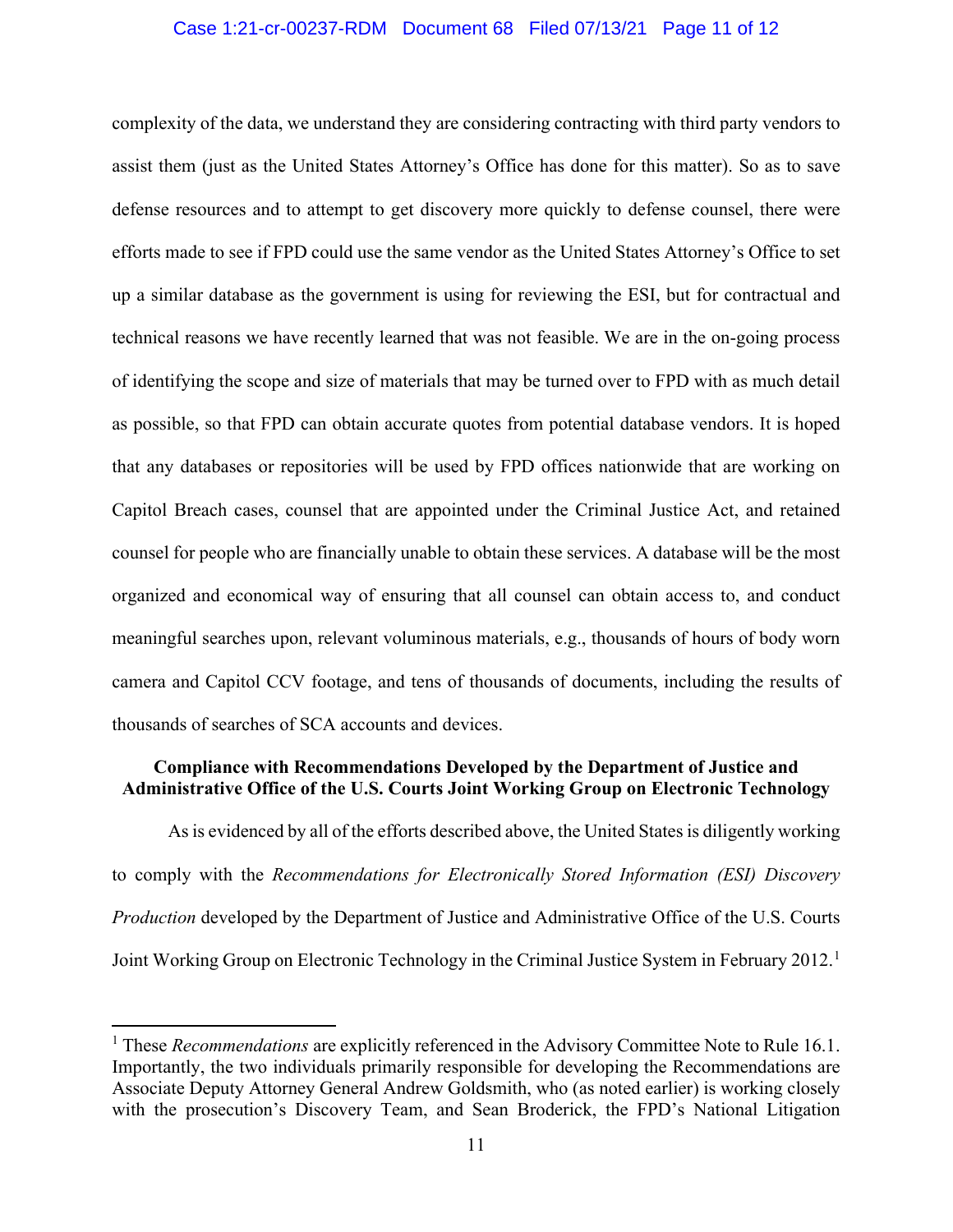## Case 1:21-cr-00237-RDM Document 68 Filed 07/13/21 Page 12 of 12

*See https://www.justice.gov/archives/dag/page/file/913236/download.* For example, we are:

(1) including individuals with sufficient knowledge and experience regarding ESI; (2) regularly conferring with FPD about the nature, volume and mechanics of producing ESI discovery; (3) regularly discussing with FPD what formats of production are possible and appropriate, and what formats can be generated and also maintain the ESI's integrity, allow for reasonable usability, reasonably limit costs, and if possible, conform to industry standards for the format; (4) regularly discussing with FPD ESI discovery transmission methods and media that promote efficiency, security, and reduced costs; and (5) taking reasonable and appropriate measures to secure ESI discovery against unauthorized access or disclosure.

Respectfully submitted,

CHANNING D. PHILLIPS Acting United States Attorney DC Bar No. 415793

By: /s/ *Christopher K. Veatch* CHRISTOPHER K. VEATCH Assistant United States Attorney, Detailee IL Bar No. 6276097 219 S. Dearborn Street,  $5<sup>th</sup>$  Floor Chicago, Illinois 60604 christopher.veatch@usdoj.gov (312) 886-3389

By:  $/s/$ 

EMILY A. MILLER Capitol Breach Discovery Coordinator DC Bar No. 462077 555 Fourth Street, N.W., Room 5826 Washington, DC 20530 Emily.Miller2@usdoj.gov (202) 252-6988

GEOFFREY A. BARROW Capitol Breach Discovery Team, Detailee DC Bar No. 462662 1000 Southwest Third Avenue, Suite 600 Portland, Oregon 97204 Geoffrey.Barrow@usdoj.gov (503) 727-1000

By:  $/s/$ 

Support Administrator, who is playing a similar role for the D.C. Federal Defender's Office on electronic discovery-related issues. Messrs. Goldsmith and Broderick have a long history of collaborating on cost-effective ways to address electronic discovery-related issues, which undoubtedly will benefit all parties in this unprecedented undertaking.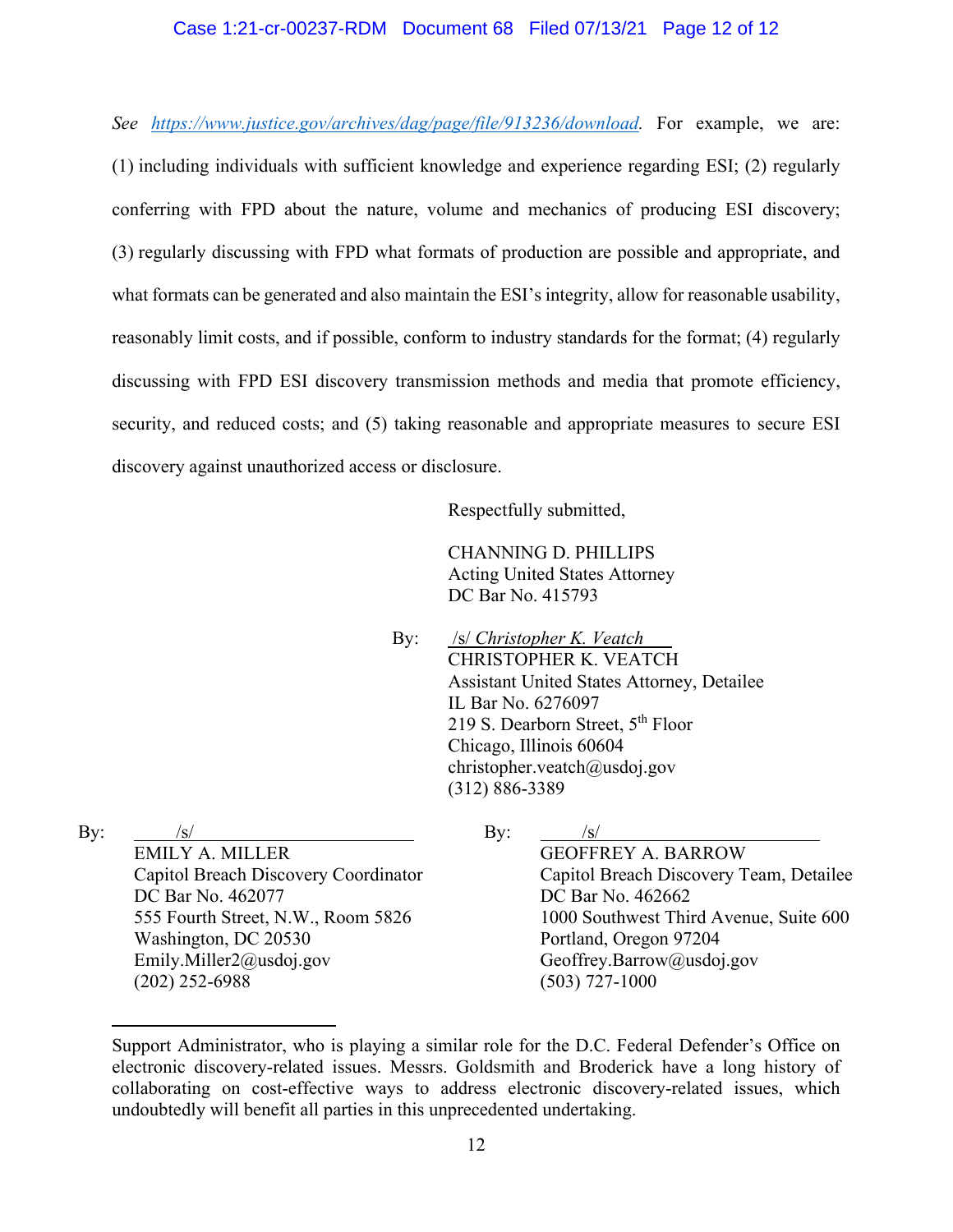## Case 1:21-cr-00237-RDM Document 68-1 Filed 07/13/21 Page 1 of 2

# **EXHIBIT A Additional Examples of Defense Discovery Requests**

| $\mathbf{1}$   | "Videos in the government's possession that filmed the interior of the capital building from approximately 2:50 PM to 3:35 PM on<br>January 6, 2021."                                                                                                                                                                                                                                                                                                                                                                                                                                                                                   |
|----------------|-----------------------------------------------------------------------------------------------------------------------------------------------------------------------------------------------------------------------------------------------------------------------------------------------------------------------------------------------------------------------------------------------------------------------------------------------------------------------------------------------------------------------------------------------------------------------------------------------------------------------------------------|
| $\overline{2}$ | "[A]ll photographs or video footage obtained or confiscated by the government from outside sources during the investigation of<br>this case are material to the defense's preparation."                                                                                                                                                                                                                                                                                                                                                                                                                                                 |
| 3              | "Our position is that the government must identify any evidence it believes to capture [defendant], regardless of whether it intends<br>to rely on the same in its case in chief."                                                                                                                                                                                                                                                                                                                                                                                                                                                      |
| $\overline{4}$ | "Copies of any and all documents, photographs, and video received by the U.S. Attorney's office and/or Metropolitan Police<br>Department or any other law enforcement agency from any law enforcement officer or prosecutor from any other jurisdiction<br>regarding this case."                                                                                                                                                                                                                                                                                                                                                        |
| 5              | "I write to request that the United States review the contents of the FBI's "I" drive and disclose any and all exculpatory evidence<br>identified therein."                                                                                                                                                                                                                                                                                                                                                                                                                                                                             |
| 6              | "Network news outlets aired footage of one or more Officers directing protestors towards doors and seemingly invited them to<br>enter the building -- this is Brady material for our clients."                                                                                                                                                                                                                                                                                                                                                                                                                                          |
| $\tau$         | "The discovery I'm requesting is all video and/or audio footage in which Capitol Police and any other Gov't officials or agents<br>remove barriers and/or interact with protestors who entered the Capitol or gained access to the patios or other structures connected<br>to the Capitol building complex."                                                                                                                                                                                                                                                                                                                            |
| 8              | "This request also includes any video footage, including from cameras owned by MPD (crime and red light) and DDOT (which are<br>operated and maintained by MPD, and to which MPD has access), as well as any footage that government actors reviewed. This<br>request also includes any video footage from MPD District where the defendant was taken, and all body worn camera footage that<br>may have captured any portion of the alleged incident, investigation or arrest of my client."                                                                                                                                           |
|                | "The request includes all Body Worn Camera (BWC) footage from all offices involves in any and all searchers, arrests, and<br>investigations associated with this case and/ or labels with the CCN Number associated with this case; information that will permit<br>undersigned counsel to identify the officer wearing the BWC; metadata related to any and all BWC footage; information from the<br>AUSA's office and/or MPD specifying any edits or redactions made to the footage and the corresponding justifications. Please also<br>provide the access logs for the BWC footage for any and all officers involved in this case." |
| 9              | "All photographs, including those of the defendant, sketches, diagrams, maps, representations or exhibits of any kind, that<br>relate to this case, regardless of whether the government intends to introduce them in its case-in-chiefIncluding all video<br>recordings related to the January 6, 2021 events."                                                                                                                                                                                                                                                                                                                        |
| 10             | "I further request that you review all documentation related to or generated in connection with this case that may be outside of the<br>government's official case file (e.g., materials in the FBI's "I-Drive" or other similar repositories of investigation documents in the<br>possession of federal or local agencies or law enforcement authorities."                                                                                                                                                                                                                                                                             |